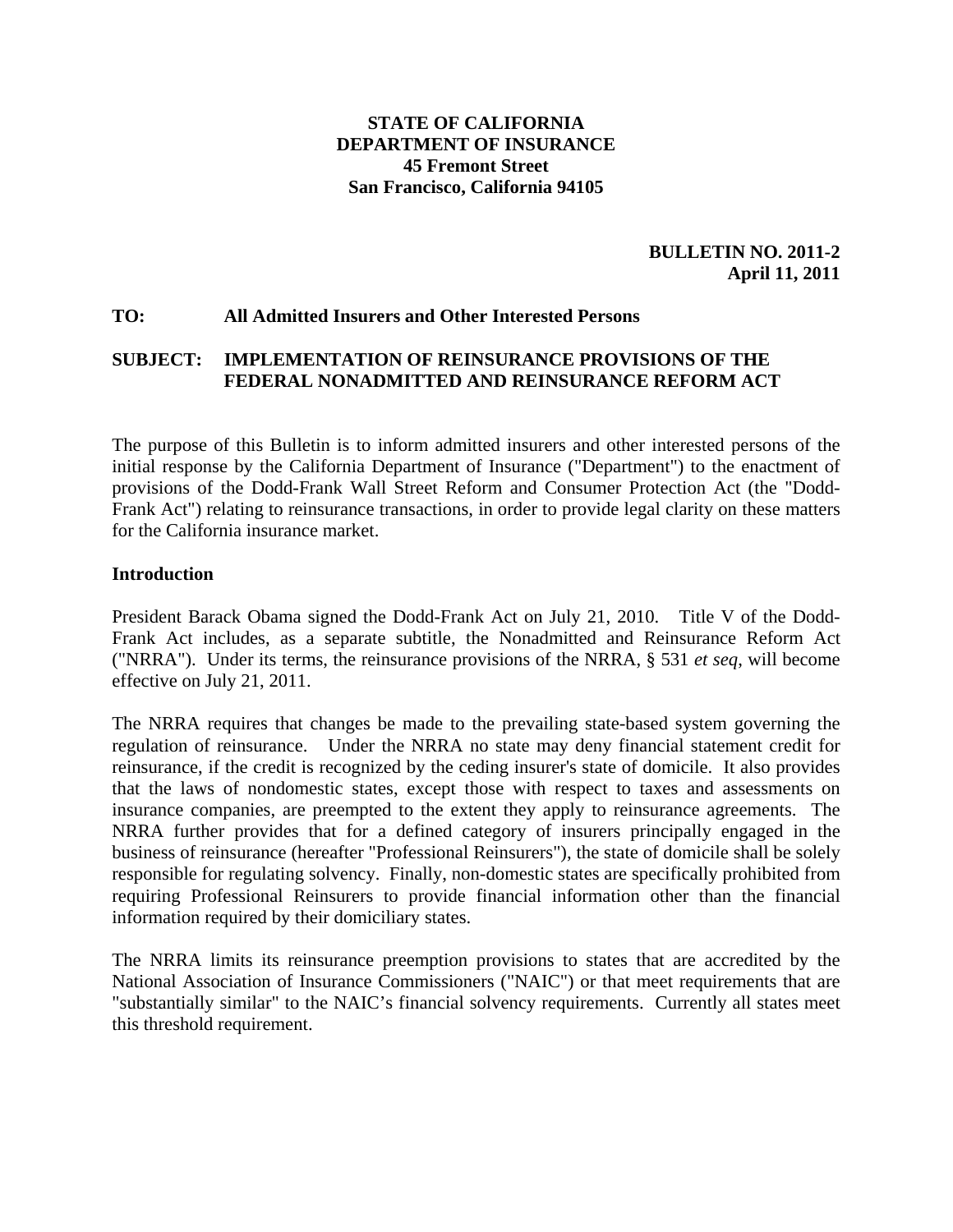The Department intends to pursue any necessary legislation and regulations reconciling California law to the reinsurance provisions of the NRRA in a deliberate and thorough manner, with due consideration to developments at the NAIC and in sister states.

### **California Law**

The Department has undertaken a review of the California Insurance Code ("CIC") and Title 10 § 2303 of the California Code of Regulations ("CCR") to identify key provisions that regulate admitted non-domestic insurers' reinsurance transactions or statutory financial statement credit for ceded reinsurance. The Department acknowledges that this review may not be exhaustive. With respect to any statutes or regulations not specifically addressed below, the Department invites insurers to address any assertions of NRRA preemption to the Department, in writing, for individual analysis.

### **Key Provisions**

Commencing July 1, 2011, the effective date of this Bulletin, the Department intends to exercise its regulatory discretion in the following manner:

## *1. CIC § 717(d) and CIC § 700(c)*

Sections 717 and 700(c) reference license requirements for domestic and foreign insurers that operate in California on an admitted basis. Section 717(d) requires the Department to consider an insurer's reinsurance arrangements in deciding whether to grant or continue a certificate of authority to transact insurance in California. Section 700(c), and its implementing regulation, 10 CCR § 2303.15(q), require an admitted insurer to continue to meet the requirements of CIC § 717. In considering reinsurance arrangements under these code Sections, the Department will not deny financial statement credit for reinsurance that has been recognized by a ceding insurer's domestic state regulator.

### *2. CIC § 922.6*

Subdivision (b) of this statute, and the implementing regulation found at 10 CCR § 2303.10, provide the Department discretion to disallow financial statement credit claimed by a nondomestic insurer. The Department will not exercise that discretion for reinsurance that has been recognized by a ceding insurer's domestic state regulator. Therefore, the statutory statement credit oversight authority contained in 10 CCR §§ 2303.3, 2303.11, 2303.12, 2303.13 and 2303.19 will be exercised only as regards domestic insurers, pursuant to the Department's reserved discretion in 10 CCR § 2303.1.

### *3. CIC § 1011*

Subdivision (c) of this statute gives the Department discretion to conserve any insurer which has entered into certain reinsurance transactions without obtaining the Department's prior consent. The subject reinsurance transactions are defined and the requirements set forth in 10 CCR § 2303.15 (c) through (f).) The Department will not exercise its discretion to conserve a non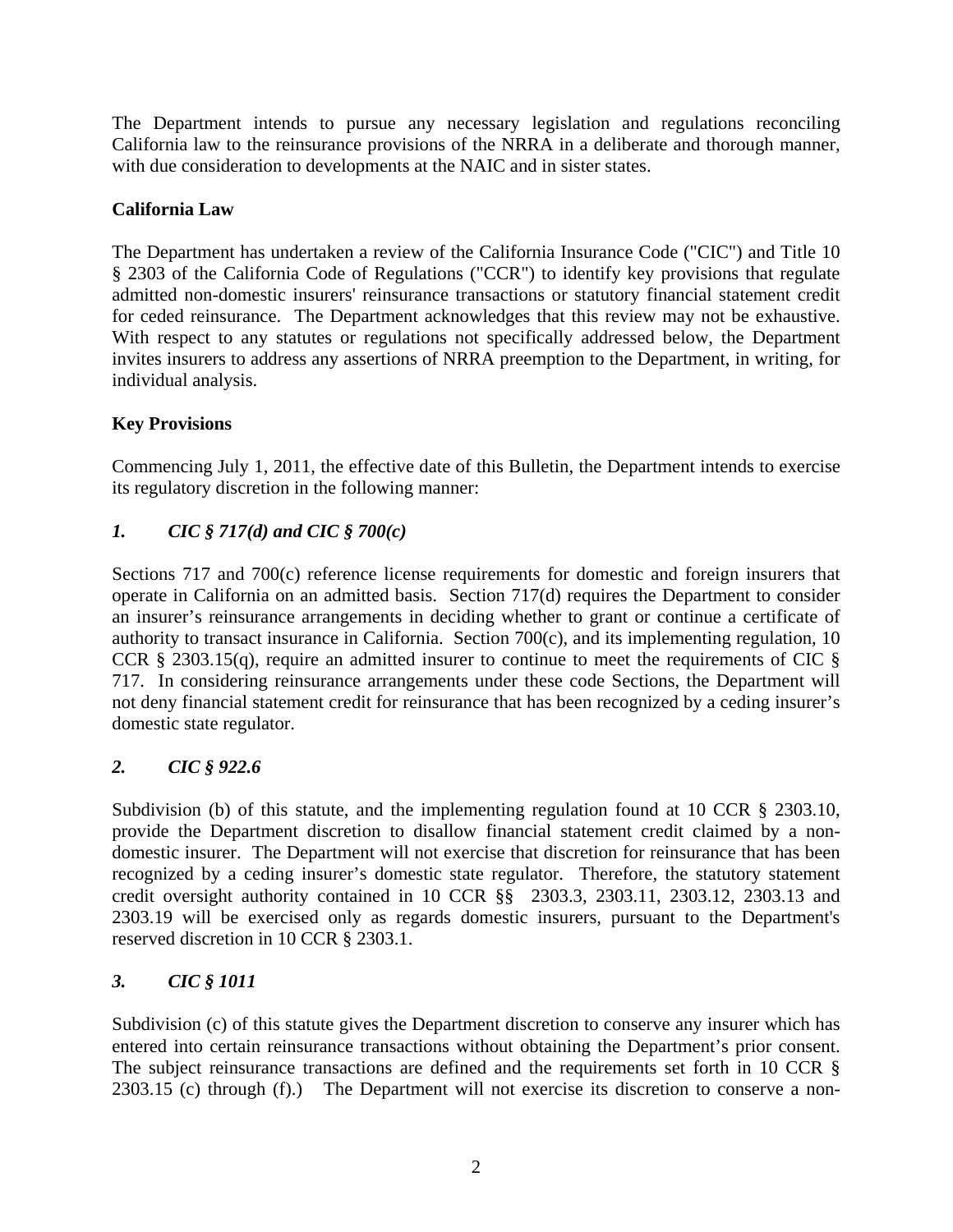domestic insurer for failure to obtain prior consent to such reinsurance transactions; and, pursuant to its retained discretion in 10 CCR § 2303.1, the Department will not apply the related regulations, 10 CCR § 2303.15 (c) through (f), to non-domestic insurers.

However, non-domestic insurers remain subject to the CIC § 1011(c) provisions regarding prior consent to mergers, consolidations and sale transactions. And, all provisions of CIC § 1011(c) and 10 CCR § 2303.15 remain applicable to domestic insurers.

# *4. CIC § 1215.5(b)(3)*

Under CIC § 1215.13, non-domestic insurers meeting the definition of "commercially domiciled insurer" are generally made subject to compliance with the California Insurance Holding Company System Regulatory Act ("HCA") as if they were California domestic insurers. Section 1215.5(b)(3) of the HCA in effect requires prior consent to reinsurance agreements or modifications thereto among affiliated insurers in excess of specified thresholds.

Subdivision (b) of CIC § 1215.13 gives discretion to the California Insurance Commissioner ("Commissioner") to exempt commercially domiciled insurers from some or all of these requirements under "circumstances that he or she deems appropriate." The Commissioner intends to exercise that discretion and, commencing July 1, 2011, will deem commercially domiciled insurers to be exempt from compliance with CIC § 1215.5(b)(3).

# *5. 10 CCR §§ 2303.11 and 2303.12*

These Sections implement CIC § 922.3 and set forth risk transfer requirements to permit statement credit for reinsurance. As explained in Paragraphs 1 and 2 above, the Department will not deny financial statement credit for reinsurance that has been recognized by an insurer's domestic state regulator, and therefore these Sections will apply only to domestic insurers.

## *6. 10 CCR § 2303.14*

This Section implements CIC § 717(d) and sets forth requirements for contract provisions in reinsurance agreements for which statement credit is claimed, and, where an agreement is nonconforming, gives the Commissioner discretion under specified circumstances to find that the insurer's reinsurance arrangements are materially deficient for purposes of CIC § 717 and 700(c). The Commissioner will not exercise his discretion to make such a finding concerning the reinsurance agreements of a non-domestic insurer.

## *7. 10 CCR § 2303.15*

**Subdivision (b)** of this Section implements CIC § 717(d) and gives the Commissioner discretion to find an insurer's reinsurance arrangements materially deficient if the insurer does not retain at least 10% of direct premium written per line of business ceded to a non-affiliate. The Commissioner will not exercise his discretion to make such a finding concerning a non-domestic insurer.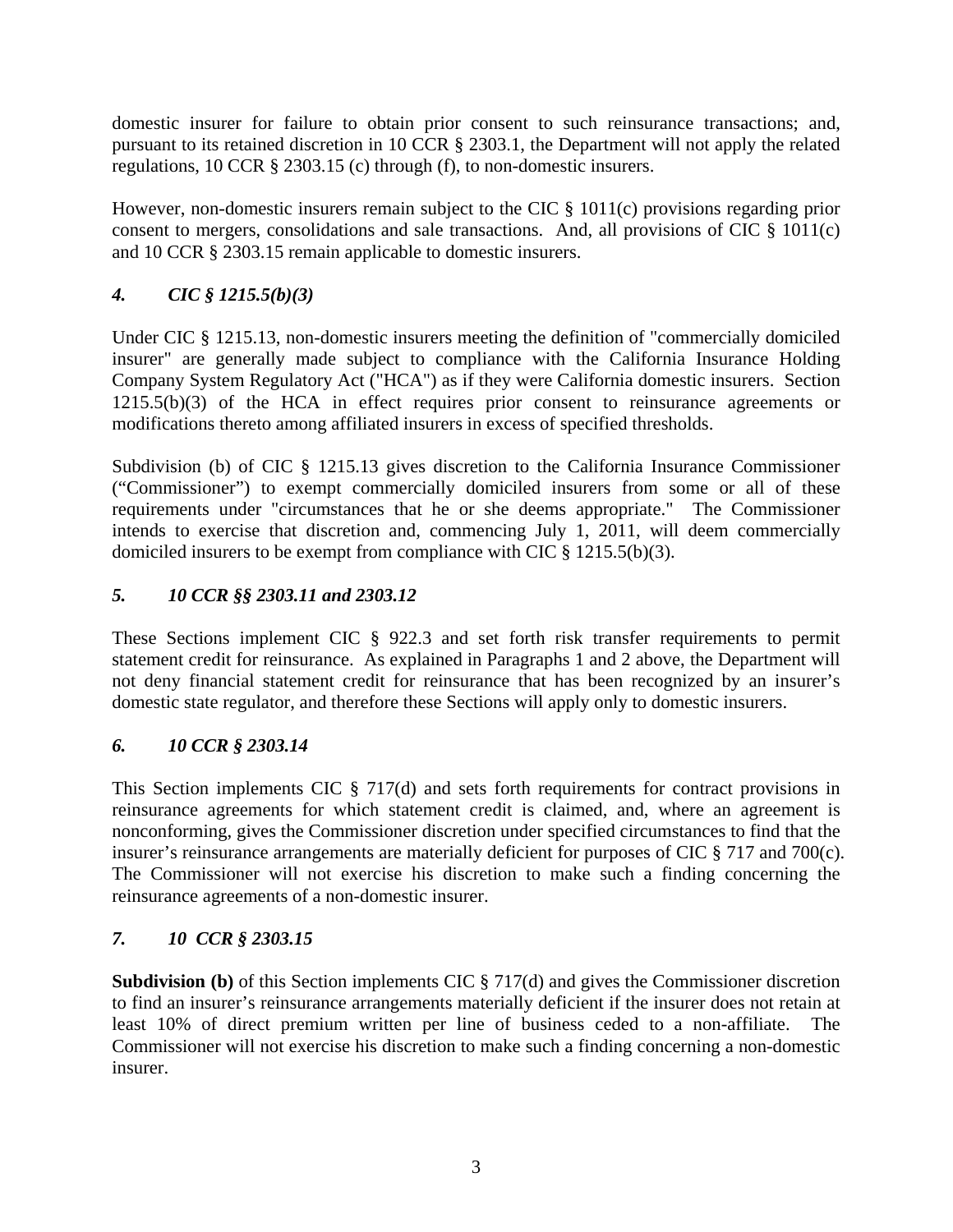**Subdivisions (e) and (f)** of this Section implement CIC § 1011(c) and set forth requirements for cessions of 75% or more of direct premium written. For the reasons explained in Paragraph 3 of this Bulletin, Subdivisions (e) and (f) will be applied only to domestic insurers.

**Subdivision (f)** of this Section (to be applied only to domestic insurers) implements CIC § 1011(c) and conditions the Commissioner's consent for a 100% cession of direct premium written on prospective business to an inter-company pool upon the retrocession of an amount not less than 10% of the direct written premium. Pursuant to the Department's reserved discretion in 10 CCR § 2303.1, the Commissioner will not deny consent for a cession to an admitted affiliate solely on the basis that the agreement does not include a retrocession to or retention by the ceding insurer. As a result, 100% cessions to admitted affiliates will generally be permitted.

**Subdivision (g)** of this Section implements CIC § 730, which gives the Commissioner discretion to require an examination of any scope or nature. Subdivision (g) is an expression of that discretion and requires certain licensees to submit for prior review certain reinsurance transactions which comprise 50% or more of the licensee's premium or liabilities. Pursuant to the Department's reserved discretion in 10 CCR § 2303.1, examination filings under Subdivision (g) will no longer be required for any insurer.

**Subdivision (i)** of this Section implements CIC § 717(d) and gives the Commissioner discretion, for agreements filed pursuant to Subdivisions (e) and (g), to require contract provisions as necessary to protect the ceding insurer when specific collateral is not provided for the cession. As explained in Paragraph 3 of this Bulletin, Subdivision (e) will apply only to domestics; and as explained in this Paragraph 7, the Department will no longer require filings under Subdivision (g). Therefore, Subdivision (i) will apply only to domestic insurers.

**Subdivision (j)** of this Section implements CIC § 1011(c) and states conditions for the Commissioner's consent to agreements filed under Subdivisions (e) and (g), where payments are to be made through a reinsurance intermediary. As explained in Paragraph 3 of this Bulletin, Subdivision (e) will apply only to domestics; and as explained in this Paragraph 7, the Department will no longer require filings under Subdivision (g). Therefore, Subdivision (j) will apply only to domestic insurers.

## *8. 10 CCR § 2303.19*

This Section states the procedures applicable to a denial of statement credit. As explained in Paragraphs 1 and 2 of this Bulletin, the Department will not deny financial statement credit for reinsurance that has been recognized by an insurer's domestic state regulator.

### *9. 10 CCR § 2303*

The California Reinsurance Oversight Regulations include many provisions which are not expressly applicable to financial statement credit or reinsurance agreements. Unless a provision is modified by this Bulletin, the provision remains in effect as to all licensees.